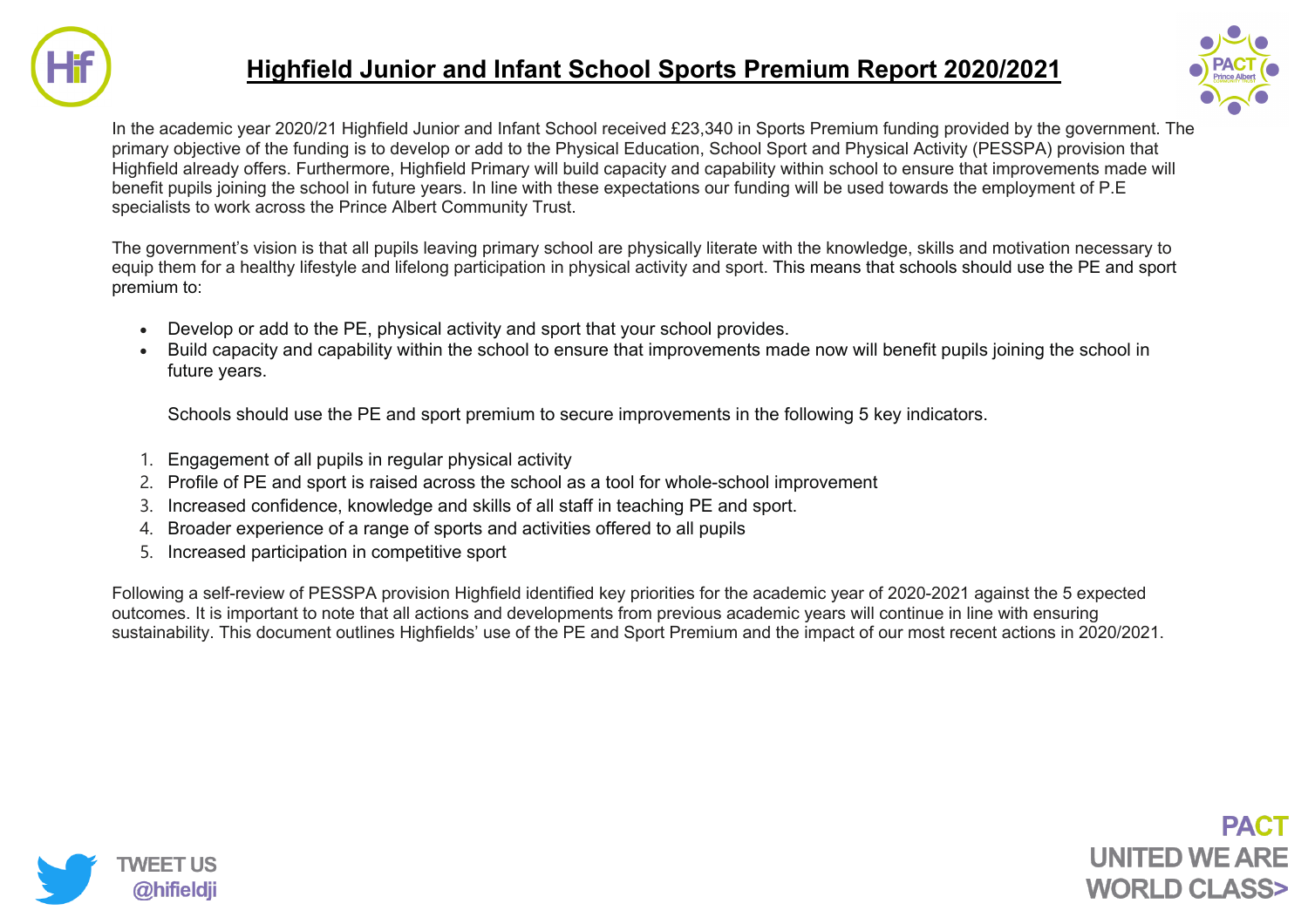



## Key achievements to date:

- 100% pupils in EYFS accessed training with British Cycling's Ready Set Ride programme.
- 100% of pupils in Years 5 and 6 have accessed Learn to Ride, level 1 or level 2 Bikeability programme.
- 203 pupils accessing Bikeability training during the summer term.
- 59 pupils successfully undertaking Bikeability level 2 training.
- 656 (96%) pupils engaged with intra school level 1 competitions.
- Significant equipment investment to deliver a broaden PESSPA offering.
- 80 places offered to pupils in OSHL.
- Staff have accessed subject specific training (LTA Primary Teacher Training Award, YST Sports Ability Award & UK Sports Inspiring Positive Behaviour award).
- Successfully delivered virtual scheme of work for PE during Lockdown 2.0 & 3.0
- Facilitated virtual after school club provision for all pupils to access during Lockdown 2.0 & 3.0
- Delivered whole school Euro 2020 football championship themed week.
- 2020-21 School Games Mark awarded
- 6 teaching staff receiving specialist 1:1 CPD personalised PE teaching support.

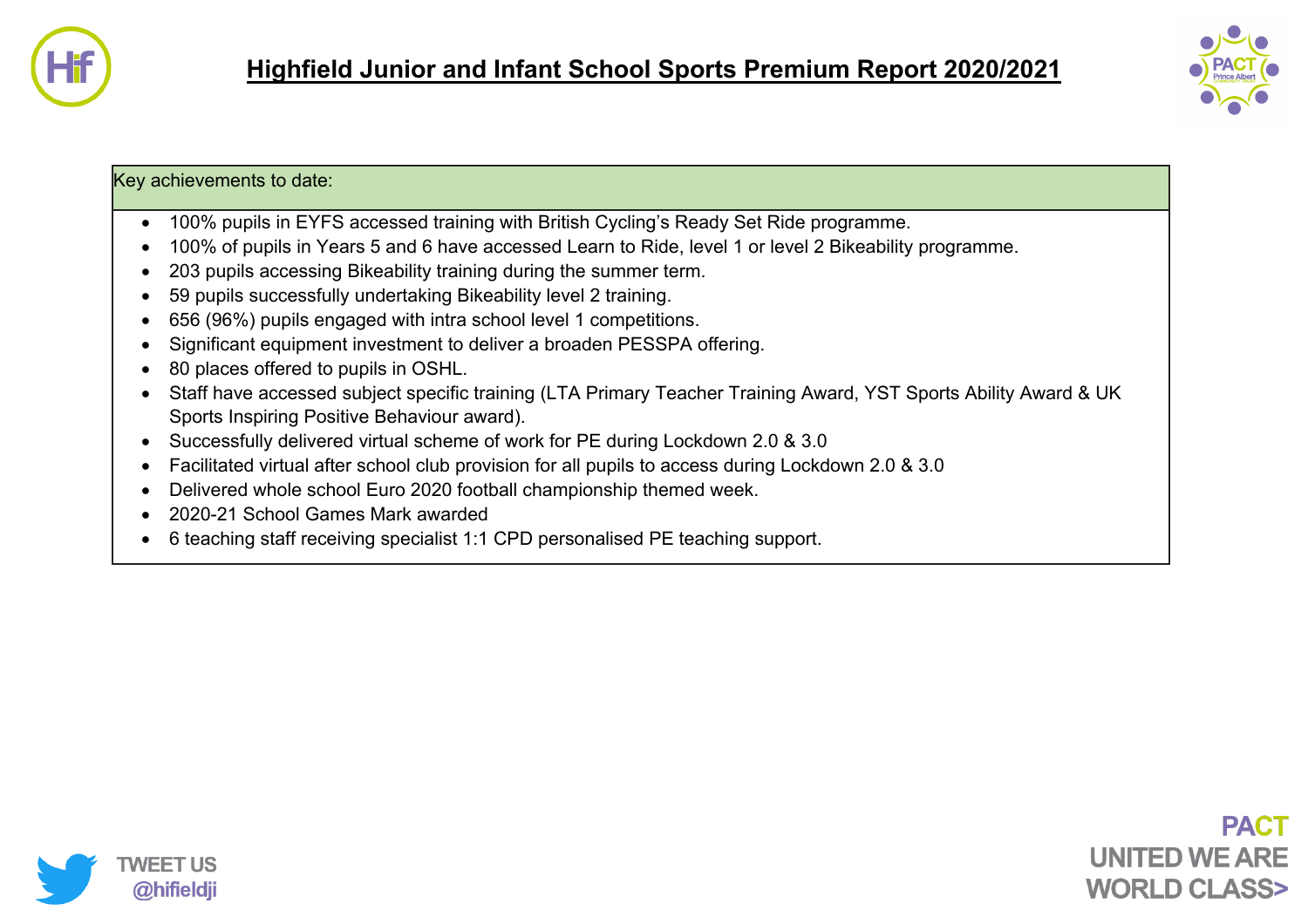



**Academic Year 2020 - 2021 KP1:** The engagement of all pupils in regular physical activity – Chief Medical Officer guidelines recommend that primary school children undertake at least 30 minutes of physical activity a day in school School focus **Key actions to achieve Evidence and impact** Evidence and impact Actual impact – End of year review To decrease the number of inactive children across school. Identify the least active children through effective use of the OSHL trackers Offer active clubs during the school day for those who are unable to attend after school clubs Offer incentives to pupils who engage in physical activity and sport interventions Lunchtime staff CPD so they can deliver lunchtime activities to the children during their midday break To create a dedicated 'zoned' fitness area in the playground during the midday break for the children to participate in the Highfield fitness workouts daily. Daily morning classroom workouts to be delivered at the start of the school day to all children. To increase the number of children participating in physical activity during the school day. This will be evidenced through internal trackers and feedback from pupils. Pupils are engaged in purposeful fitness activities throughout the school day. The activities can be continued at home with their families. 9 weekly personal challenges took place throughout the academic year engaging 201 (30%) pupils during lunchtime and playtime. Lunchtime zones introduced with additional resources to support and encourage pupils playing independently. Support staff received subject specific training to support inclusive, active lunchtime provision All classes timetabled with additional 15 minutes daily physical movement breaks. Additional resources shared electronically to engage pupils in regular physical activity during home learning or lockdown. This included out of school hours clubs and a virtual P.E offer. To create links with community groups to support physical activity away from the school To work in partnership with local community groups to engage the school community into physical activity. Organise and host a parent/pupil meet and greet session with The Active Wellbeing Society, promoting the local activities available in the community parks and leisure centres. Increase in number of children participating in physical activity outside of school. Feedback from children and internal pupil tracker utilised to monitor participation. Feedback and data from community groups to be used to monitor out of school hours participation. All pupils in years 5 and 6 have access to the TAWS leisure pass providing free opportunities for pupils to access physical activity in local leisure centres and parks. Virtual extra-curricular offering created through the period of school closures.

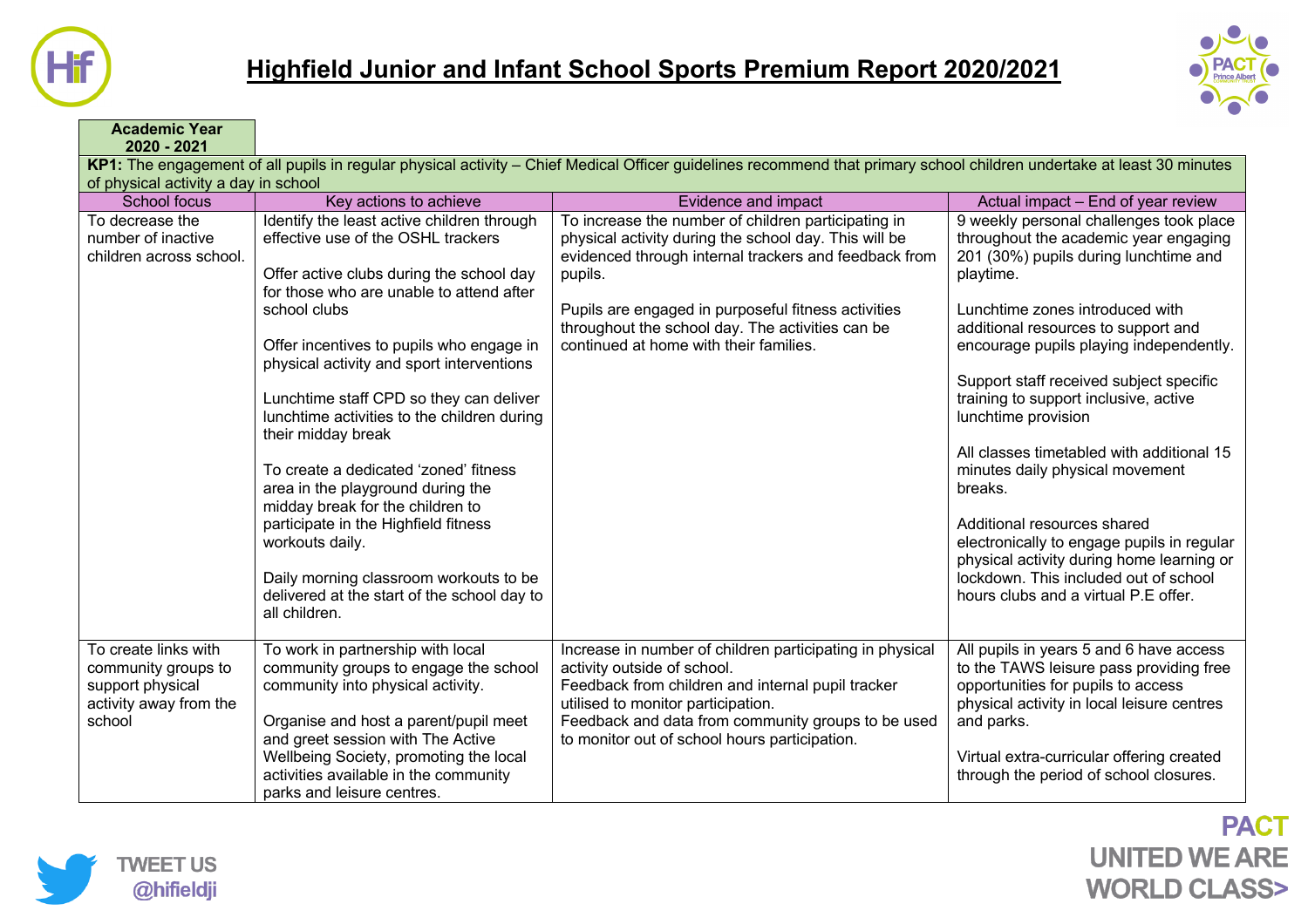

## **Highfield Junior and Infant School Sports Premium Report 2020/2021**



|                                                                                                               | To work in partnership with The Active<br>Wellbeing Society (TAWS) and other<br>local community partnerships to provide<br>accessible access to physical activity in<br>community parks and leisure centres.<br>This will link with PACT Swimming and<br>Cycling action plans.                                                                                                                                                                                                    |                                                                                                                                                                                                                                                   | Frequent communications with families<br>during the school closure period<br>detailing links to resources to support<br>physical activity at home.                                                                           |
|---------------------------------------------------------------------------------------------------------------|-----------------------------------------------------------------------------------------------------------------------------------------------------------------------------------------------------------------------------------------------------------------------------------------------------------------------------------------------------------------------------------------------------------------------------------------------------------------------------------|---------------------------------------------------------------------------------------------------------------------------------------------------------------------------------------------------------------------------------------------------|------------------------------------------------------------------------------------------------------------------------------------------------------------------------------------------------------------------------------|
|                                                                                                               | KP2: The profile of PESSPA being raised across the school as a tool for whole school improvement                                                                                                                                                                                                                                                                                                                                                                                  |                                                                                                                                                                                                                                                   |                                                                                                                                                                                                                              |
| <b>School focus</b>                                                                                           | Key actions to achieve                                                                                                                                                                                                                                                                                                                                                                                                                                                            | Evidence and impact                                                                                                                                                                                                                               | Actual impact - End of year review                                                                                                                                                                                           |
| To promote healthy<br>active lifestyles<br>through parent<br>workshops.                                       | Deliver termly healthy, active lifestyle<br>workshops for parents/children<br>Resources accessible to parents to<br>utilize at home.<br>Family drop in sessions during the<br>academic year e.g. Ready, Set, Ride<br>and Bikeability<br>Lesson plans being available for parents<br>to take home and use with their children<br>Provide local club links for children to<br>access outside of school hours<br>Parent/pupil audit to be completed in the<br>20 - 21 academic year. | Increased engagement in physical activity and<br>parents/carers understanding the importance of being<br>physically active and leading an active lifestyle.                                                                                       | Due to restrictions in place, we have<br>been unable to deliver in person<br>workshops to promote healthy active<br>lifestyle. Resources to use at home were<br>shared with school community in the<br>absence of workshops. |
| To deliver a whole<br>school focus week<br>using the European<br>2020 football<br>Championships as a<br>theme | To engage all pupils in high-quality<br>teaching and learning, by using the<br>European football championships 2020<br>as a theme to create excitement and<br>additional learning opportunities.                                                                                                                                                                                                                                                                                  | Pupils having immersive themed learning around the<br>European championships and understanding the wider<br>profile of sport in the community.<br>Pupils having increased opportunities to be physically<br>active in a range of broad activities | Highfield successfully delivered a school<br>focus week using the European<br>Championships as a vehicle for learning.<br>All pupils engaged in timetable of cross<br>curricular learning using lesson plans                 |
|                                                                                                               |                                                                                                                                                                                                                                                                                                                                                                                                                                                                                   |                                                                                                                                                                                                                                                   | and activities focused on the host cities<br>and football.<br>656 pupils (96% KS1&2) accessed level<br>1 football competition                                                                                                |

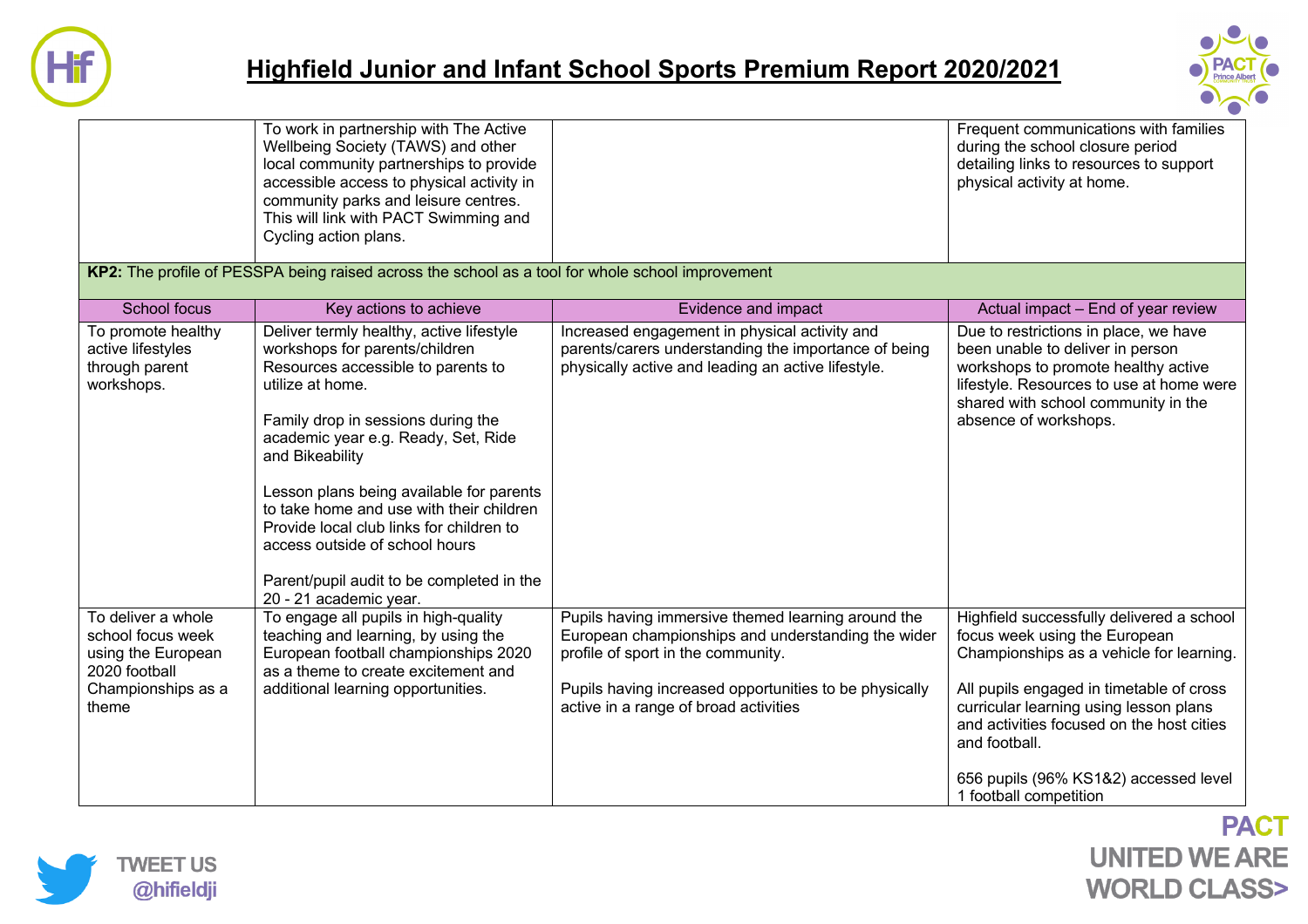



| KP3: Increased confidence, knowledge and skills of all staff in teaching PE and sport                                                                    |                                                                                                                                                                                                                                                                                                                                                                                                            |                                                                                                                                                                                                                                                                                                                                            |                                                                                                                                                                                                                                                                                                                                                                                                                                                                                                                                                                                                                                                                                                                                                                                  |  |
|----------------------------------------------------------------------------------------------------------------------------------------------------------|------------------------------------------------------------------------------------------------------------------------------------------------------------------------------------------------------------------------------------------------------------------------------------------------------------------------------------------------------------------------------------------------------------|--------------------------------------------------------------------------------------------------------------------------------------------------------------------------------------------------------------------------------------------------------------------------------------------------------------------------------------------|----------------------------------------------------------------------------------------------------------------------------------------------------------------------------------------------------------------------------------------------------------------------------------------------------------------------------------------------------------------------------------------------------------------------------------------------------------------------------------------------------------------------------------------------------------------------------------------------------------------------------------------------------------------------------------------------------------------------------------------------------------------------------------|--|
| School focus                                                                                                                                             | Key actions to achieve                                                                                                                                                                                                                                                                                                                                                                                     | Evidence and impact                                                                                                                                                                                                                                                                                                                        | Actual Impact - End of year review                                                                                                                                                                                                                                                                                                                                                                                                                                                                                                                                                                                                                                                                                                                                               |  |
| Staff to receive subject<br>specific professional<br>development<br>increasing their<br>confidence,<br>knowledge, and<br>skillset in teaching<br>PESSPA. | All teaching and support staff delivering<br>swimming lessons to receive school<br>swimming CPD.<br>Twilight CPD offer for staff to attend<br>subject specific sessions with Trust<br>Leader of Sport.<br>100% of EYFS staff to receive Ready<br>Set Ride CPD throughout the academic<br>year.<br>All staff to have access to online<br>schemes of work to support with the<br>delivery of the curriculum. | Staff becoming more confident and competent in<br>delivering swimming lessons to children. Children then<br>receiving high quality swimming provision.<br>Staff becoming more confident and competent in<br>delivering the Ready Set Ride scheme of work<br>following CPD. Sustainable approach to delivering the<br>programme internally. | 6 members of teaching staff have<br>received personal subject specific<br>development during the autumn term.<br>All members of EYFS staff have co-<br>delivered the Ready Set Ride<br>with subject lead.<br>100% of teachers have reported an<br>increase in their ability to maximise<br>active learning time during P.E<br>Sports apprentices undertook level 2<br>multi skills qualification<br>100% Playworkers received subject<br>specific training on increasing physical<br>activity during lunchtimes and playtimes.<br>Sports coaches received swim teacher's<br>assistant award from the Institute of<br>Swimming.<br>100% sports department staff<br>successfully undertook training to<br>support more inclusive practice through<br>the YST Sports ability award. |  |
| KP4: Broader experience of a range of sports and activities offered to all pupils                                                                        |                                                                                                                                                                                                                                                                                                                                                                                                            |                                                                                                                                                                                                                                                                                                                                            |                                                                                                                                                                                                                                                                                                                                                                                                                                                                                                                                                                                                                                                                                                                                                                                  |  |
| <b>School focus</b>                                                                                                                                      | Key actions to achieve                                                                                                                                                                                                                                                                                                                                                                                     | Evidence and impact                                                                                                                                                                                                                                                                                                                        | Actual Impact - End of year review                                                                                                                                                                                                                                                                                                                                                                                                                                                                                                                                                                                                                                                                                                                                               |  |
| To enhance the<br>current offer of sports<br>and activities available<br>to pupils.                                                                      | Community links developed with local<br>providers to encourage exit routes<br>To offer and provide a broader range of                                                                                                                                                                                                                                                                                      | Children accessing a wider range of sporting activities<br>during school and more inclusive opportunities. The<br>impact of this will be more children engaging in<br>physical activity.                                                                                                                                                   | During the summer term Warwickshire<br>Cricket provided opportunities to pupils<br>to participate in the chance for Shine<br>cricket program.                                                                                                                                                                                                                                                                                                                                                                                                                                                                                                                                                                                                                                    |  |

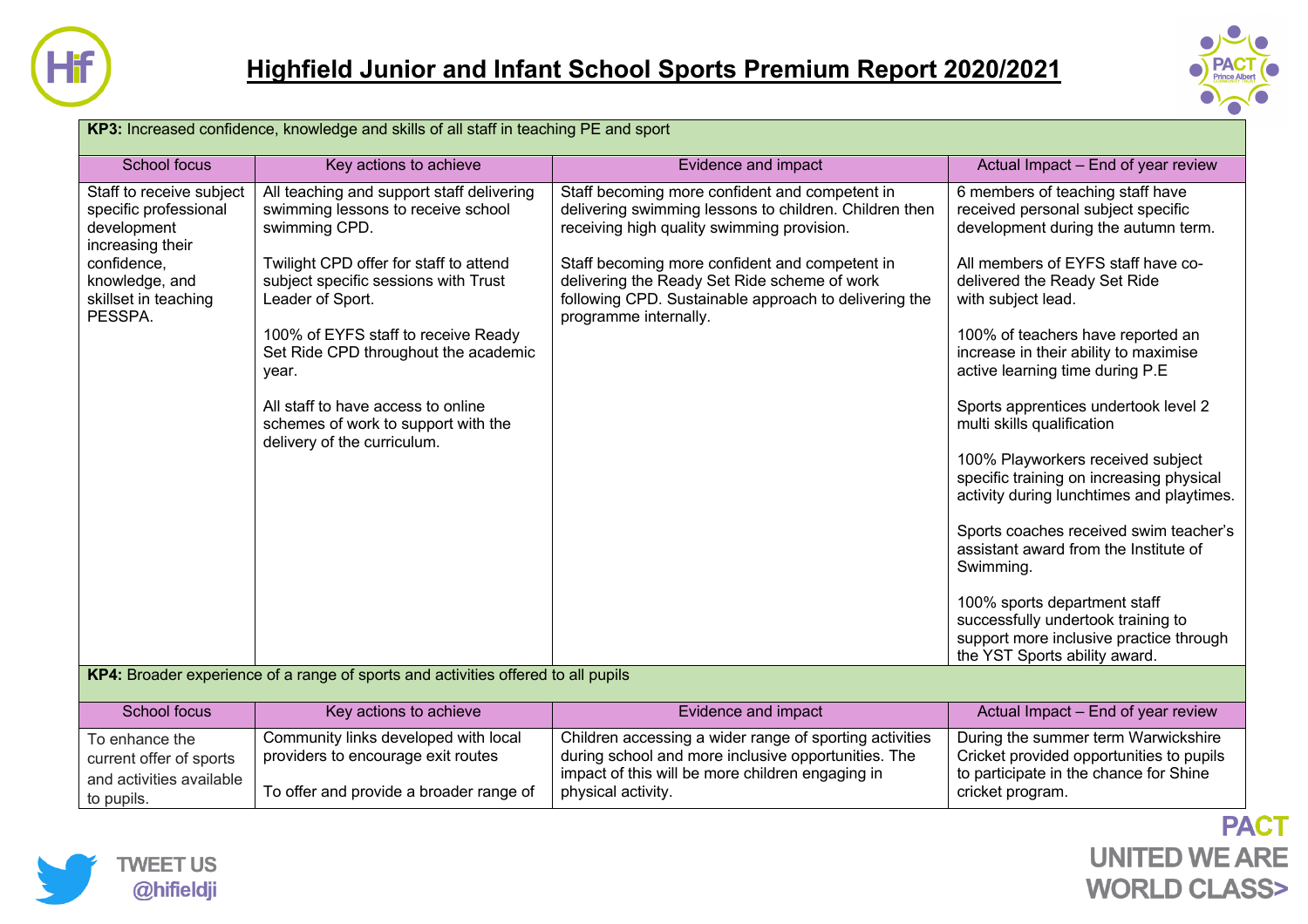



|                                                                                                                                                                  | opportunities for the pupils to compete in<br>wider range of sporting activities and<br>events.<br>Attend local sporting events and<br>competitions for the children to access<br>offering a wider range of sporting<br>opportunities |                                                                                                                                        | Community sports and activity clubs<br>information shared with families through<br>school communication channels during<br>school closure periods.                                                                                                                                                                                                                              |  |  |
|------------------------------------------------------------------------------------------------------------------------------------------------------------------|---------------------------------------------------------------------------------------------------------------------------------------------------------------------------------------------------------------------------------------|----------------------------------------------------------------------------------------------------------------------------------------|---------------------------------------------------------------------------------------------------------------------------------------------------------------------------------------------------------------------------------------------------------------------------------------------------------------------------------------------------------------------------------|--|--|
| Pupils in years 5 and 6<br>to access the<br><b>Bikeability programme</b><br>through effective<br>partnership work with<br>The Active Wellbeing<br>Society (TAWS) | Bikeability programme scheduled                                                                                                                                                                                                       | Children becoming more confident and competent at<br>riding a bike.<br>Children encouraged to actively travel to and from<br>school.   | 100% pupils in years 5 and 6<br>participated in Bikeability programme.<br>59 pupils (12%) successfully completed<br>the minimum standards for Bikeability<br>level 2 award.<br>115 pupils (24%) successfully<br>completed the minimum standards for<br>Bikeability level 1 award.<br>29 pupils (6%) successfully completed<br>the minimum standards for Learn to<br>Ride award. |  |  |
| KP5: Increased participation in competitive school sport                                                                                                         |                                                                                                                                                                                                                                       |                                                                                                                                        |                                                                                                                                                                                                                                                                                                                                                                                 |  |  |
| School focus                                                                                                                                                     | Key actions to achieve                                                                                                                                                                                                                | Evidence and impact                                                                                                                    | Actual Impact - End of year review                                                                                                                                                                                                                                                                                                                                              |  |  |
| To increase the<br>number of level 1<br>competitions available.                                                                                                  | House competition timetable in place<br>Parent engagement in the level 1<br>competitions<br>House champions trophies to be<br>awarded termly                                                                                          | 100% of children attending level 1 competitions at<br>school                                                                           | 96% of all pupils accessed level 1<br>school competition.<br>13 level 1 competitions delivered across<br>KS1 and KS2.                                                                                                                                                                                                                                                           |  |  |
| To increase the<br>number of and<br>engagement in<br>personal challenges.                                                                                        | Personal challenge timetables to be<br>created and amended half termly.<br>Incentives offered to children attending                                                                                                                   | Pupils engaging in personal challenges and engaging<br>in self development opportunities through trying to<br>achieve better outcomes. | 201 (30%) pupils participated in<br>personal challenges                                                                                                                                                                                                                                                                                                                         |  |  |